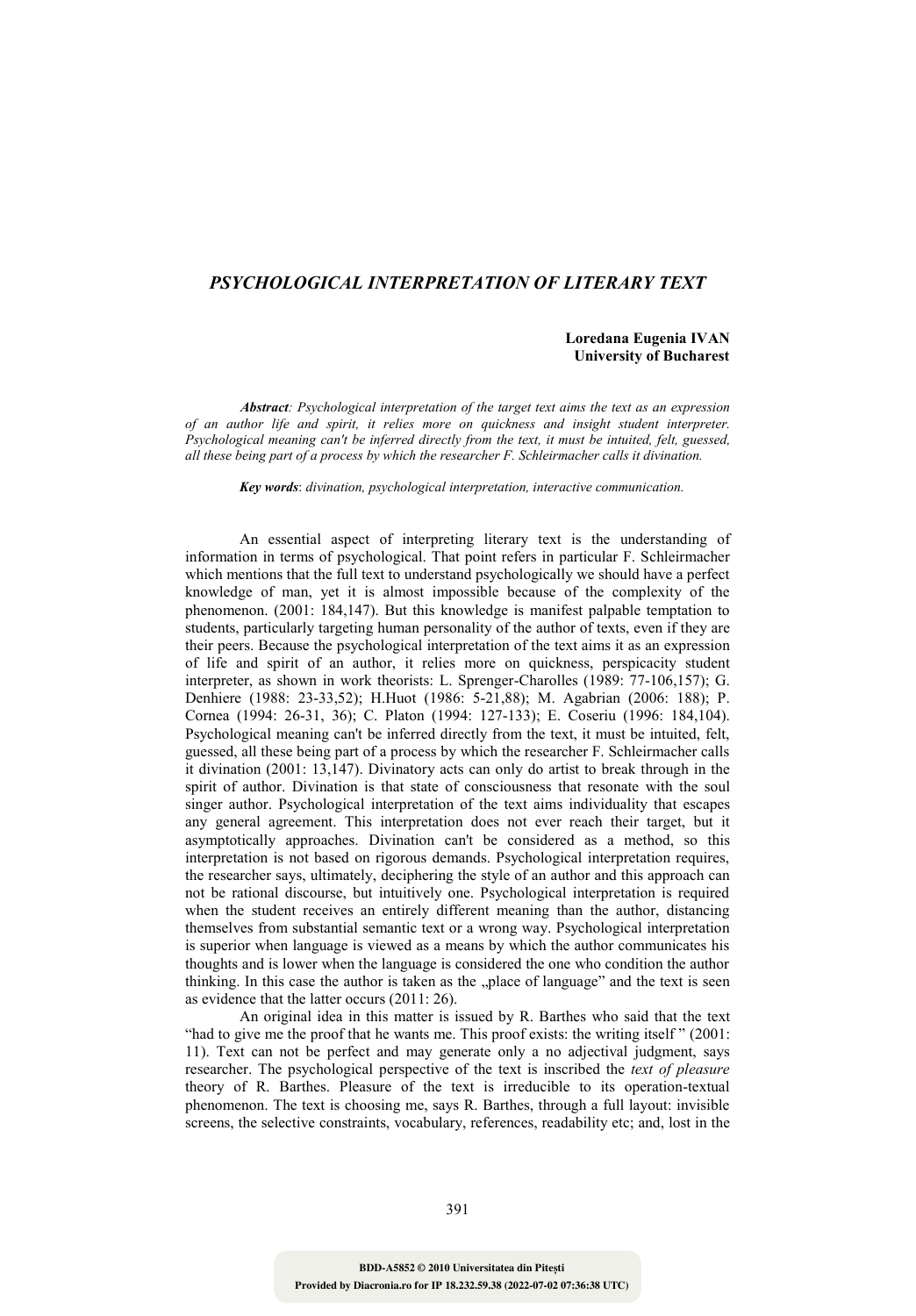middle of text, there is always the author (BARTHES R., 1994: 144). The pleasure of phrase, in the researcher opinion, it is very cultural (1994: 80). Phenomenon is not an attribute of any product, nor the production and the text has the second language, the meta-language (1994: 99). In this context, the pleasure of the text is a corollary of motivation which refers, in the opinion of H. Vernoy to individual internal factors, which stimulate, maintain and catalyze behavior related to that purpose (Apud PÎNISOARA G., PÎNISOARA I., 2005: 16). Motivation refers to influences that govern the initiation, focus, intensity and persistence of reading behavior. It is chronologically the first element of the conduct, it is responsible for how the candidate works. Depending on the complexity of the situation, the student is more or less mobilized and the motivational support of reception of information increases or decreases in size compared with perceptible. Hence, both pleasure and motivation are directionated and action has made a clear purpose. From this point of view the pleasure of the text is a motivational factor, which must become the interests and guidance in directing certain types of texts, which are claimed to facilitate reader / rewriting in terms of forming a common comprehensible space. Most favorable in this regard are in prose texts read / written by students (especially secondary schools), the events being also a good source of information, while the poetic text has a greater degree of ambiguity, tends to closing and requires a greater effort to understanding and competence more advanced reader.

Psychological examination at the text in terms of logical analysis, shows that the lyric poetry escape logical analysis because in her space predominates such free movement of ideas which makes it difficult to determine what is and what the idea is only a subsidiary simple game of exposure. This has its ultimate cause in that the lyric poetry, where everything depends on the dynamic expression of immediate feeling of self value, the idea itself is a means of exposure, disappears fundamental opposition between fundamental idea and idea subsidiary. Opposition cancels also in strictly scientific exposure. Lyric poet is in the spirit of absolute freedom of movement, but the reader is not always a reader lyric: a lively as he is unable to rebuild the lyric poetry starting to his own spirit. Organic form in lyric poetry has the same statement, just more lax. Language elements are also the same, the difference is in conditions, because the logical opposition lacks and subordination, while in the systematic (in prose) are all in subordination or coordination (SCHLEIERMACHER, F., 2001: 86), or what would constitute a circle of understanding.

Hermeneutics fundamental distinction between poetry and prose is that the first element itself must have its specific value and the second element has no specific value than the whole, in relation to the basic ideas. An author can give a clear expression of its fundamental ideas and distinctive, and its underlying ideas about you are not the same rigor, because in normal life representations accompanying an expression never be completely clear, but remain allusive. The student think and write as logical, the more important ideas underlying lose. But the idea subsidiary and its expression occurs more frequently in some combinations are even greater certainty and ease of understanding and this is even more limited, with decreases as the value expression. The unity of subject text is something that goes the author in movement to communication, said F. Schleiermacher (2001: 111). The author produces something new inside the language as currently proposed connections to language unrealized. And this happens because, according to the assertion of M. Heidegger, Language is man property. He has it in order to communicate experiences, decisions and dispositions of its soul (HEIDEGGER, M., 1995: 226), which means that the training process of the man must have discursive competence, competence to make the listener understand both its